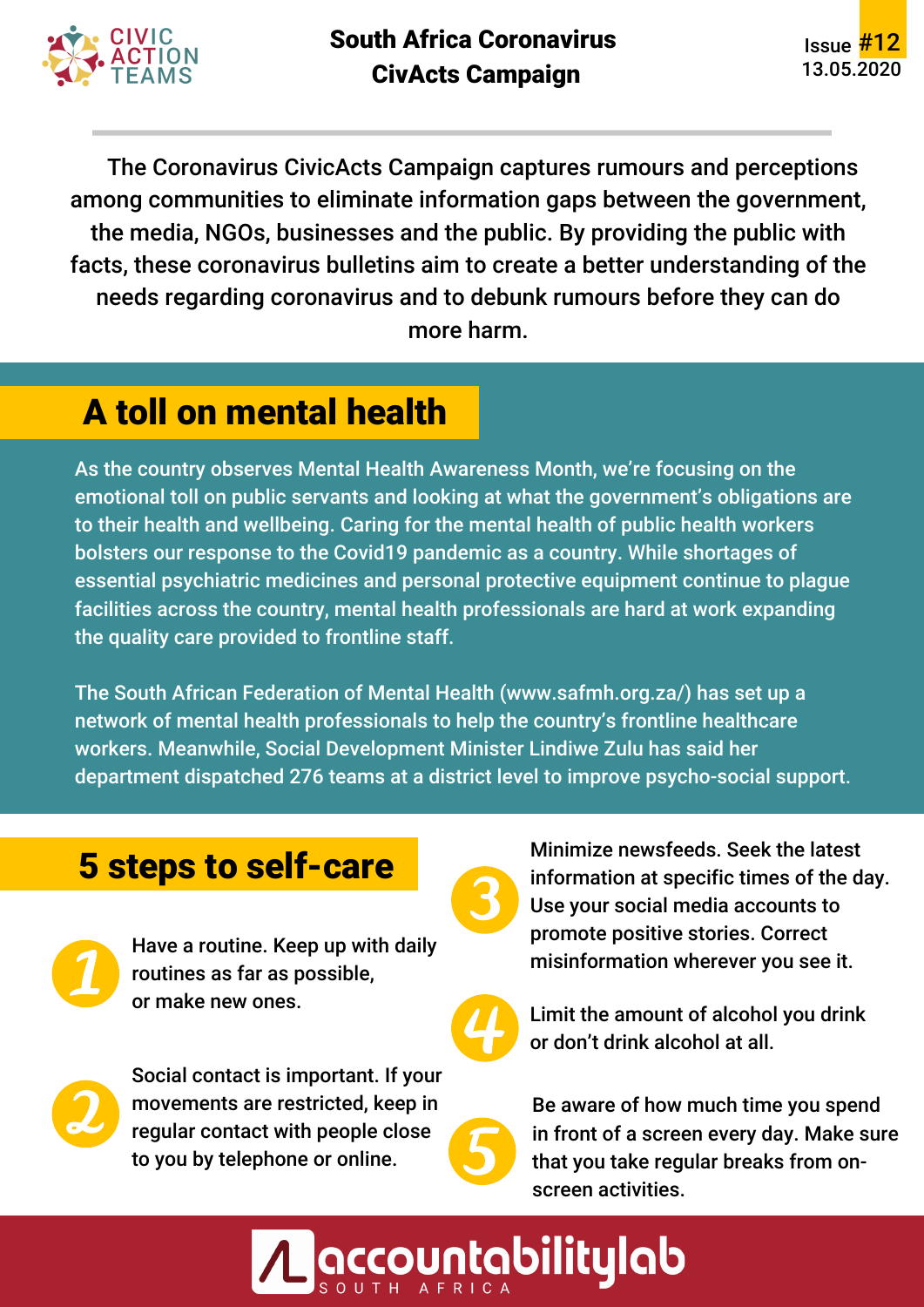#### Questions & Answers

What is the government's responsibility when it comes to the mental health of public servants?

Government has an obligation to ensure the health and safety of public servants. The Constitution of South Africa upholds the rights of all employees declaring their constitutional right to equality, human dignity, reasonable accommodation and fair labour practice. Government also has a common law duty to protect the wellbeing and safety of its employees. Other relevant legislation includes the Employment Equity Act, the Mental Health policy and strategic action plan 2015-2020, and Mental Health Care Act 17 of 2002 which guides the rights of citizens.

Is adequate care being provided to our nurses and doctors?

Organizations have credited President Cyril Ramaphosa for calling for a National State of Disaster so that health personnel were allowed a period to prepare facilities and services and also receive PPE. However, there is a significant lack of mental health professionals in South Africa and mental health services are not easily accessible. Due to stigmas and misunderstandings, many people do not seek help. There are a number of anonymous helplines - see our resources in the next section.

How can the government improve services for health workers?

A regular debriefing of all health personnel to ensure their mental wellbeing would be a good start. The long-term impact of Covid 19 on nurses and doctors could be detrimental if mental health issues are not addressed now. There is much need for ongoing psychosocial support for doctors and nurses. South Africa has an opportunity to scale up mental health services to ensure the mental health and wellbeing of all.

Source: Bharti Patel - SA Federation for Mental Health

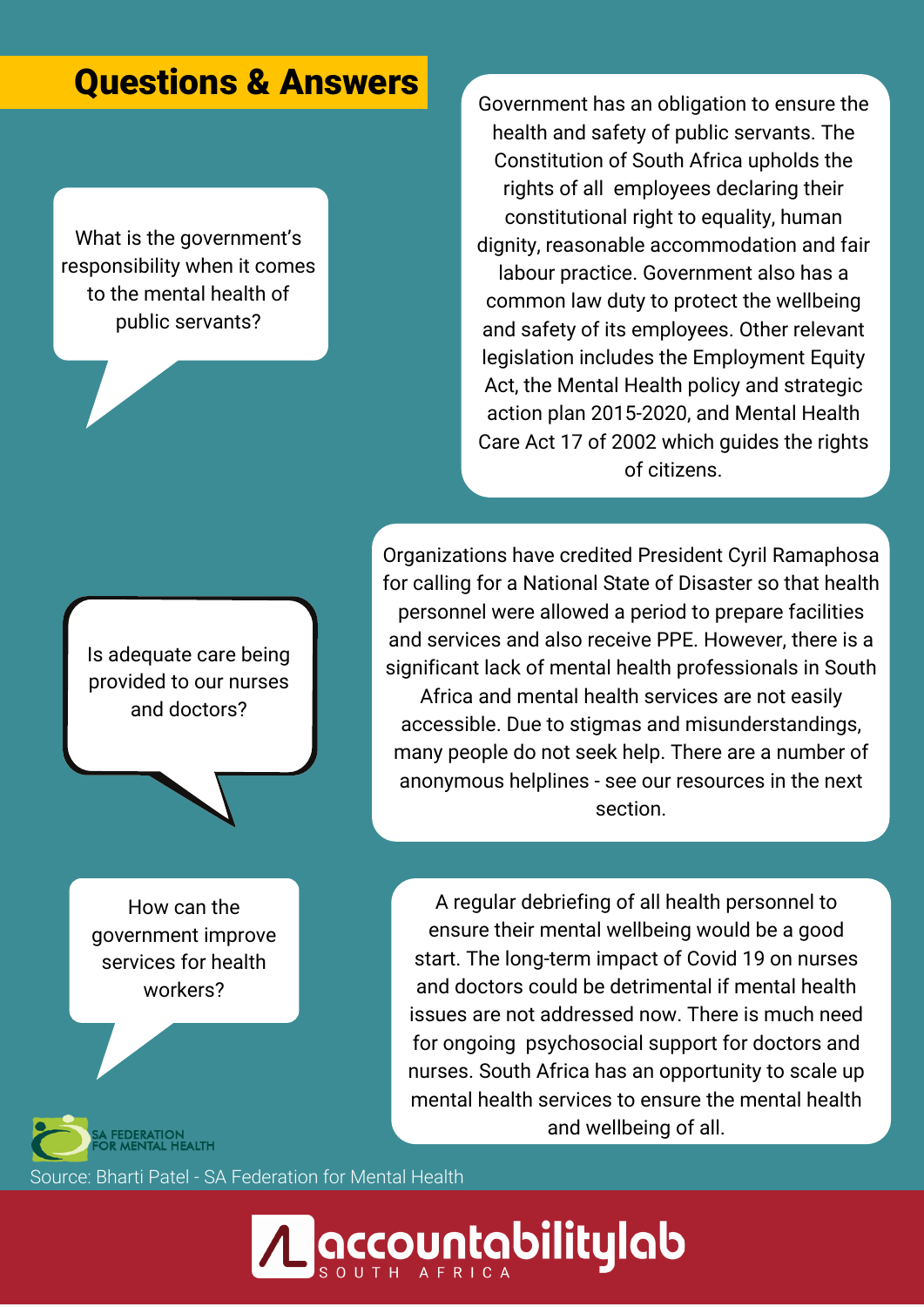- 1. Online Toolkit on the SADAG website (www.sadag.org) with free resources, online videos, reliable resources, coping skills, online tools and info on social distancing and self-isolation. Contact them on 011 234 4837 or 0800 21 22 23 to find a support group in your area.
- Chat online with a counsellor 7 days a week from 9am 2. 4pm via the Cipla WhatsApp Chat Line 076 882 2775 or 0800 4567 789.
- SMS 31393 or 32312 and a counsellor will call you back 3. available 7 days a week, 24 hours a day.
- Call Lifeline 24hr counselling on 0800 21 22 23 or 0800- 4. 150-150.
- 5. Call the Depression and Anxiety Helpline on 0800 70 80 90 or 0800 456 789.
- 6. Call the Suicide Helpline for emergencies on 0800 567 567 or SMS 31393.
- 7. Call the ADHD Helpline on 0800 55 44 33 aimed at assisting those affected by the Attention Deficit Hyperactivity (ADHD) disorder.
- Call the Department of Substance Abuse Line 24hr 8. helpline on 0800 12 13 14 for substance abuse support.
- Visit https://www.therapyroute.com/ to find a therapist 9.near you.